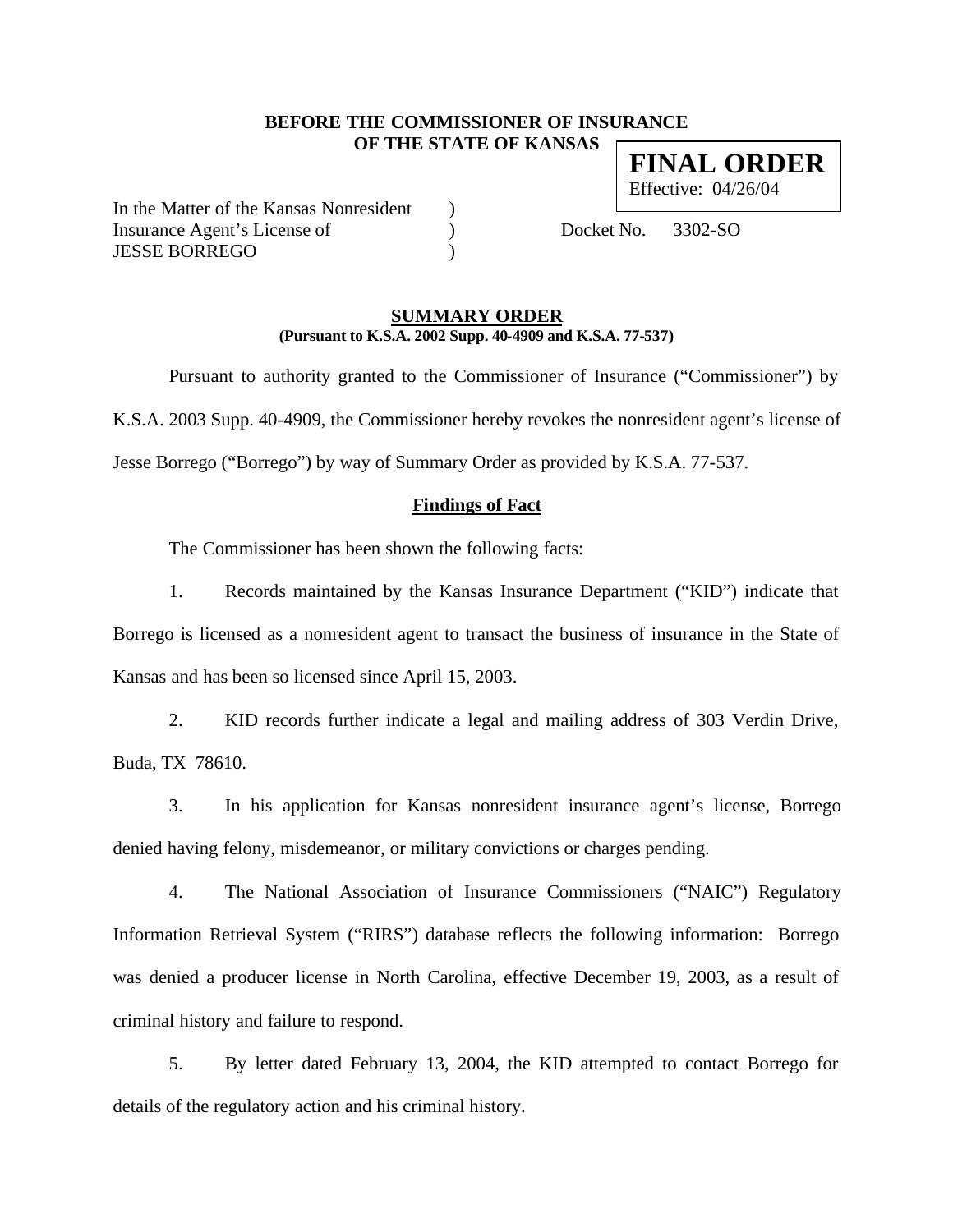6. By letter of March 2, 2004, KID again requested details of the regulatory action and criminal history and advised Borrego that if he failed to reply by March 16, 2004, action would be initiated to revoke his Kansas nonresident insurance agent's license.

7. To date, KID has not received a response from Borrego, returned mail, or notice

of a change of address, and Borrego has not otherwise reported criminal history to KID.

#### **Applicable Law**

8. K.S.A. 2003 Supp. 40-4909(a) provides, in relevant part:

"The commissioner may deny, suspend, revoke or refuse renewal of any license issued under this act if the commissioner finds that the applicant or license holder has: (1) Provided incorrect, misleading, incomplete or untrue information in the license application. (2) Violated: (A) Any provision of chapter 40 of the Kansas Statutes Annotated, and amendments thereto, or any rule and regulation promulgated thereunder . . . (C) any insurance law or regulation of another state . . . (6) been convicted of a misdemeanor or felony . . . (9) Had an insurance agent license, or its equivalent, denied, suspended or revoked in any other state, district or territory . . .." K.S.A. 2003 Supp. 40-4909(a).

9. Administrative regulations require that a person licensed in this state as an insurance agent shall, within 30 days of the occurrence, report enumerated events to the Commissioner. Among these events are criminal convictions, disciplinary action against the agent's license by the insurance regulatory official of any other state or territory, and a change of name or address. K.A.R. § 40-7-9.

10. The Commissioner may impose a monetary penalty for failure to respond to a proper inquiry. K.S.A. 40-2,125 (b).

11. The Commissioner may revoke any license issued under the Insurance Agents Licensing Act if the Commissioner finds that the insurable interests of the public are not properly served under such license. K.S.A. 2003 Supp. 40-4909(b).

2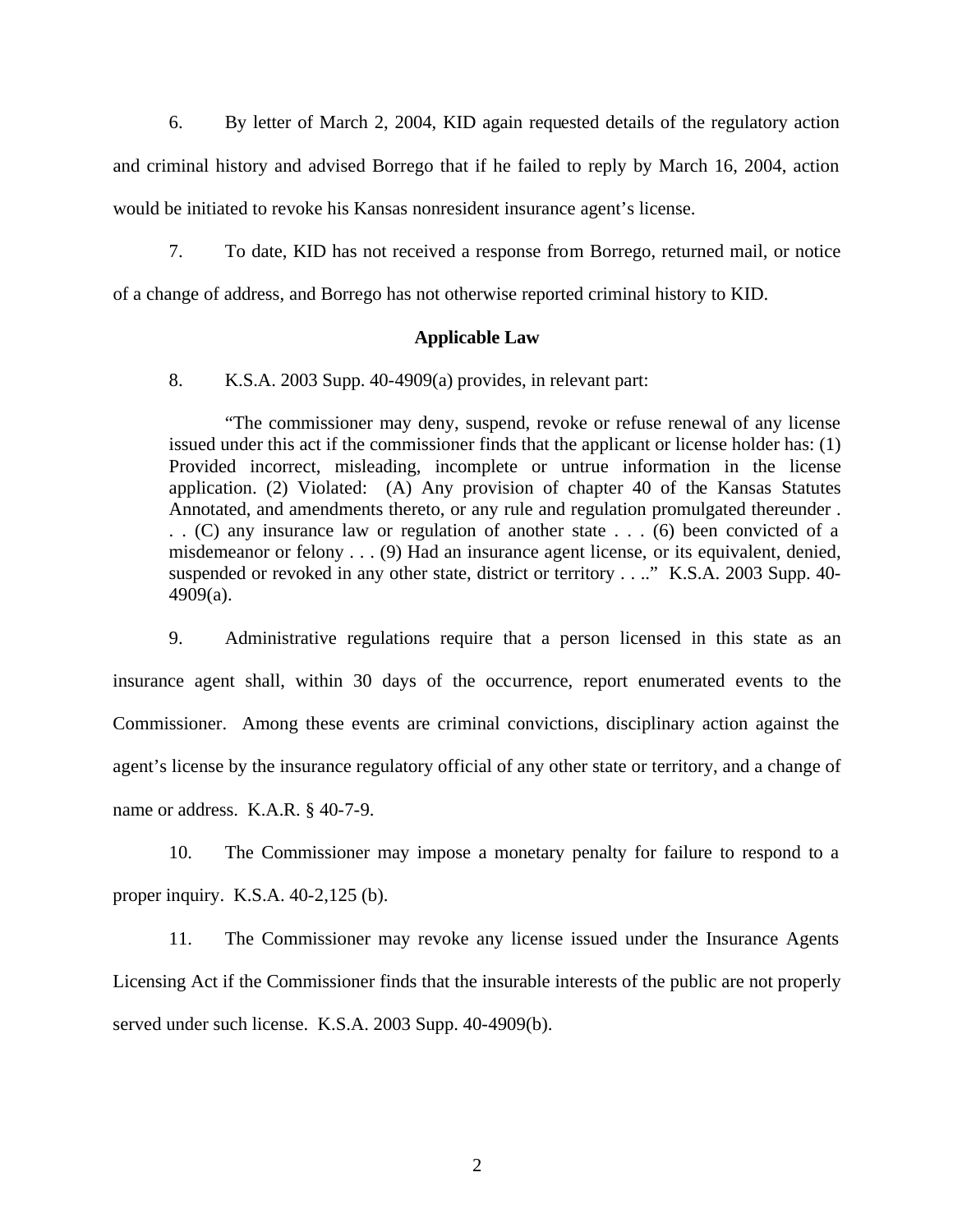#### **Conclusions of Law**

12. The Commissioner has jurisdiction over Borrego as well as the subject matter of this proceeding, and such proceeding is held in the public interest.

13. Based on the information contained in paragraph 4 above, the Commissioner finds that Borrego has criminal history that he was obligated to disclose on his application for Kansas nonresident insurance agent's license and/or report to KID pursuant to K.A.R. §40-7-9.

14. Based on the information summarized in paragraphs 3 and 4 above, the Commissioner finds that Borrego either failed to disclose established criminal history on his application for Kansas nonresident insurance agent's license or acquired criminal history after submitting his application and failed to report it to KID as required by K.A.R. §40-7-9.

15. Based on the information contained in paragraph 4 above, the Commissioner finds that Borrego has been denied an insurance agent's license in another state.

16. The Commissioner also finds that Borrego has failed to respond to a proper inquiry.

17. The Commissioner concludes that sufficient grounds exist for the revocation of the insurance agent's license of Jesse Borrego pursuant to K.S.A. 2003 Supp. 40-4909(a).

18. The Commissioner concludes that Borrego's license may be revoked pursuant to K.S.A. 2003 Supp. 40-4909(b) for the protection of the insurable interests of the public because Borrego has failed to respond to a proper inquiry from KID, demonstrating a disregard for the regulatory authority of the Commissioner and a lack of trustworthiness in the conduct of business.

19. Accordingly, the Commissioner finds that Borrego's Kansas nonresident insurance agent's license should be revoked.

3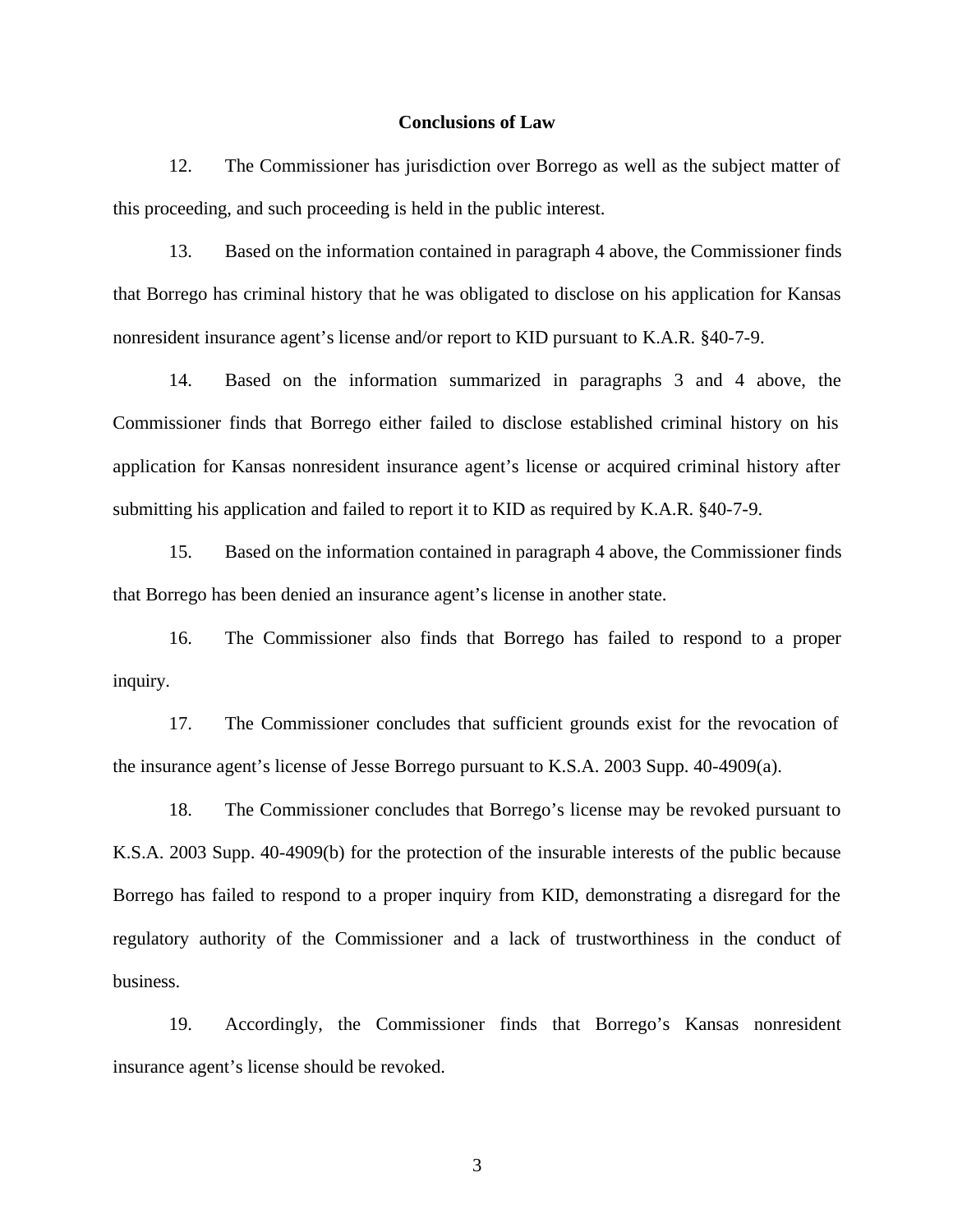20. Based on the facts and circumstances set forth herein, it appears that the use of summary proceedings in this matter is appropriate, in accordance with the provisions set forth in K.S.A. 77-537(a), in that the use of summary proceedings does not violate any provision of the law and the protection of the public interest does not require the KID to give notice and opportunity to participate to persons other than Jesse Borrego.

# **IT IS THEREFORE ORDERED BY THE COMMISSIONER OF INSURANCE**

**THAT** the Kansas nonresident insurance agent's license of **Jesse Borrego** is hereby **REVOKED**.

# **Notice and Opportunity for Hearing**

Jesse Borrego, within fifteen (15) days of service of this Summary Order, may file with the KID written request for a hearing on this Summary Order, as provided by K.S.A. 77-542. In the event a hearing is requested, such request should be directed to John W. Campbell, General Counsel, Kansas Insurance Department, 420 S.W. 9<sup>th</sup> Street, Topeka, KS 66612.

Any costs incurred as a result of conducting any administrative hearing shall be assessed against the agent who is the subject of the hearing as provided by K.S.A. 40-4909(f). Costs shall include witness fees, mileage allowances, any costs associated with the reproduction of documents which become part of the hearing record, and the expense of making a record of the hearing.

If a hearing is not requested, this summary order shall become effective as a Final Order, without further notice, upon the expiration of the fifteen-day period for requesting a hearing. The Final Order will constitute final agency action in this matter.